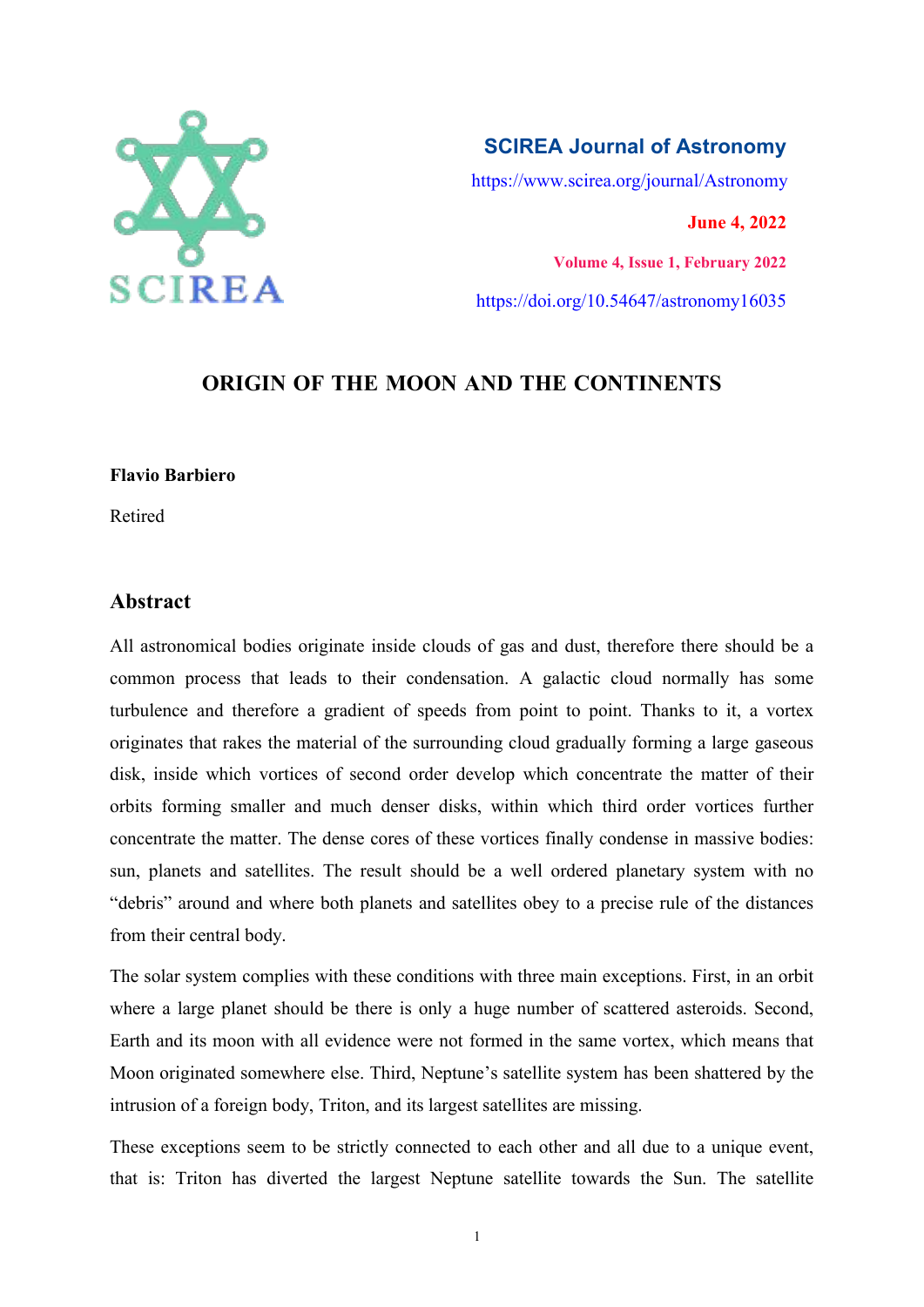impacted at high speed against the missing planet, scattering myriads of fragments from its mantle and pushing it towards the sun, where it eventually fell. The planet had at least 4 or 5 satellites some of which remained in their previous orbit, but two of them were dragged towards the sun and were captured by Earth. The largest became its lonely moon while the second fell on its surface giving origin to the continents. Prevailing

This event happened about 3,96 billion of years ago, as it is proven by the ages of the numerous samples brought from the moon, which composition supports the proposed scenario.

#### **The theory of vortices**

The current theory about the origin of our moon maintains that it was formed by material removed from Earth by a catastrophic impact with a foreign body. Not a very convincing hypothesis because, among other things, it assumes that our satellite was born as a result of an extraordinary and unrepeatable event not applicable to other similar satellites of the solar system.

No more convincing are the theories about the origin of the other satellites and even less those about the formation of the planets and the stars. For each of them, in fact , different explanations are provided, which seems unlikely.

All astronomical bodies, in the end, originate from clouds of gas and dust rarefied. The process that leads to their condensation within these clouds should be the same regardless of their size.

Let's start from how a star is formed.

Astronomical observations assure that millions of them are still forming in huge galactic clouds of gas and dust, so rarefied that in their comparison the strongest vacuum obtainable on Earth is of an exceptional density. Yet it is from this "vacuum" that stars are formed. Somehow gas and dust dispersed in vast spaces must be compressed until they are reduced to the tiny size of a star.<br>The current opinion among astronomers is that the cloud contracts under the effect of its own

gravitation and starts to rotate until it becomes a huge, flat disk of gas which eventually collapses into a star. This in a nutshell, but it is far from convincing.

The formation of countless stellar gaseous disks inside galactic clouds is due to the fact that gas and dust are not stagnant, but there is always a gradient of velocity between their particles.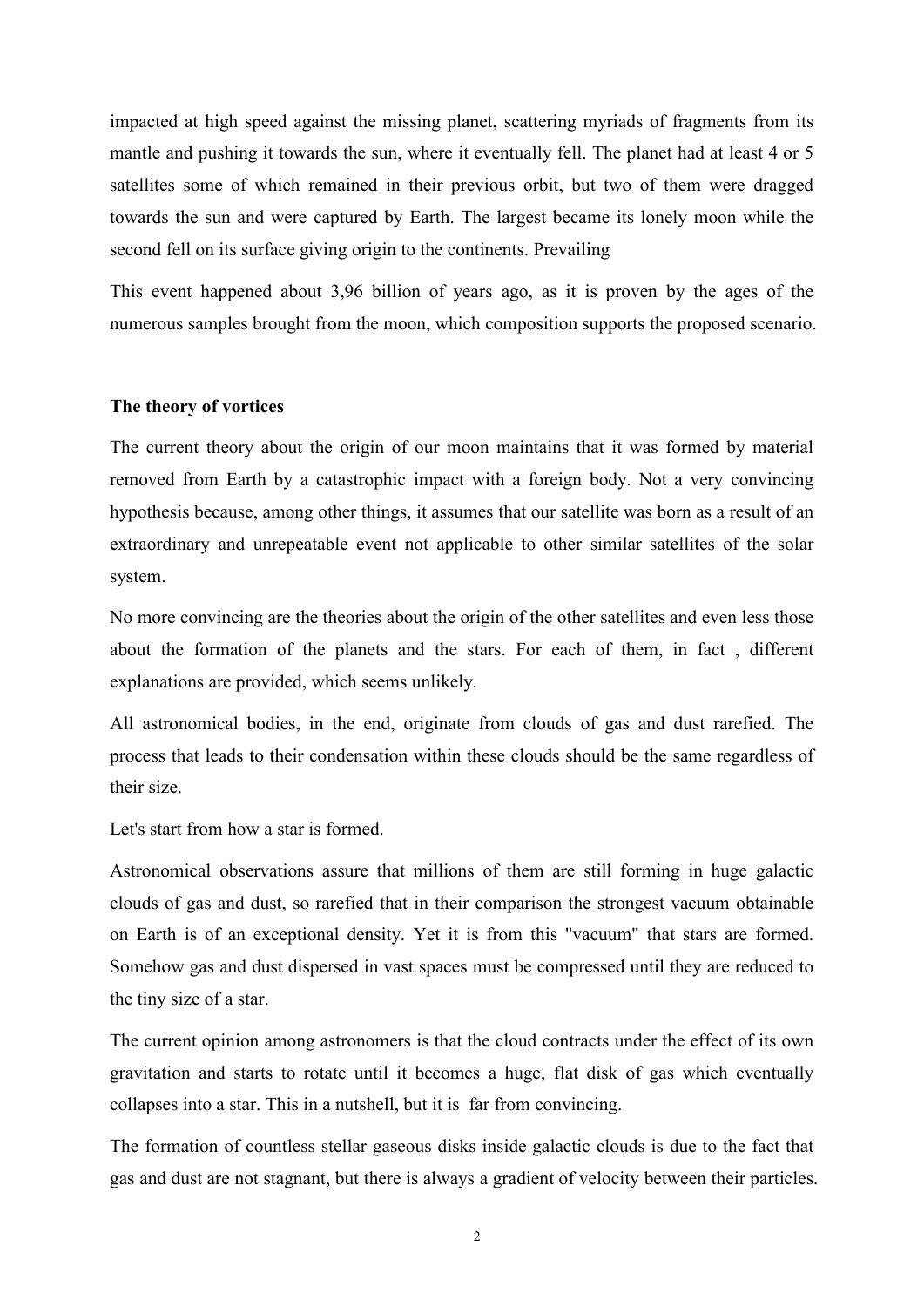Suppose we are at any fixed point in such a cloud. Looking on one side we would see gas and dust "flowing" in one direction with speed increasing with the distance; looking on the other side we will see the particles moving in the opposite direction, also with speed increasing with the distance. Therefore, we would be in the middle of two "currents" of matter that move in opposite directions..



**Figure 1 - velocity in a galactic cloud relative to a fixed point**

Obviously this is valid whatever the point of the cloud that we take as a reference.

If the cloud were homogeneous and the velocity gradient constant, this situation would remain unchanged indefinitely. There are many causes, however, that can perturb such an orderly movement, like the explosion of a nova, gravitational actions by nearby bodies and so on. Such disturbances can produce local turbulence and cause vortices to arise.

Suppose that in some point of the cloud a thickening of matter has formed, for any reason; it will exert a gravitational action certainly very weak but nevertheless sufficient to divert the slow flow of particles that pass in its immediate vicinity. These instead of continuing in their straight motion begin to rotate around the weak center of gravity, thus creating a vortex. Whichever particle enters the vortex can no longer get out of it and therefore increases its overall mass; and with mass also the intensity of the gravitational force increases, diverting the motion of more distant particles and so on.

The vortex then slowly but steadily expands. It can be seen as a "whirlpool" in which two opposite streams of matter continue to pour. In this way little by little a large, dense and flat disk is formed, the matter of which does not come from a huge spherical volume but from a narrow strip at the most as wide as the diameter of the disk. No problems, therefore, with the angular momentum.

Following the path of a particle captured on the periphery of the vortex we see that, after having completed a quarter of a turn, it begins to collide with the particles which are entering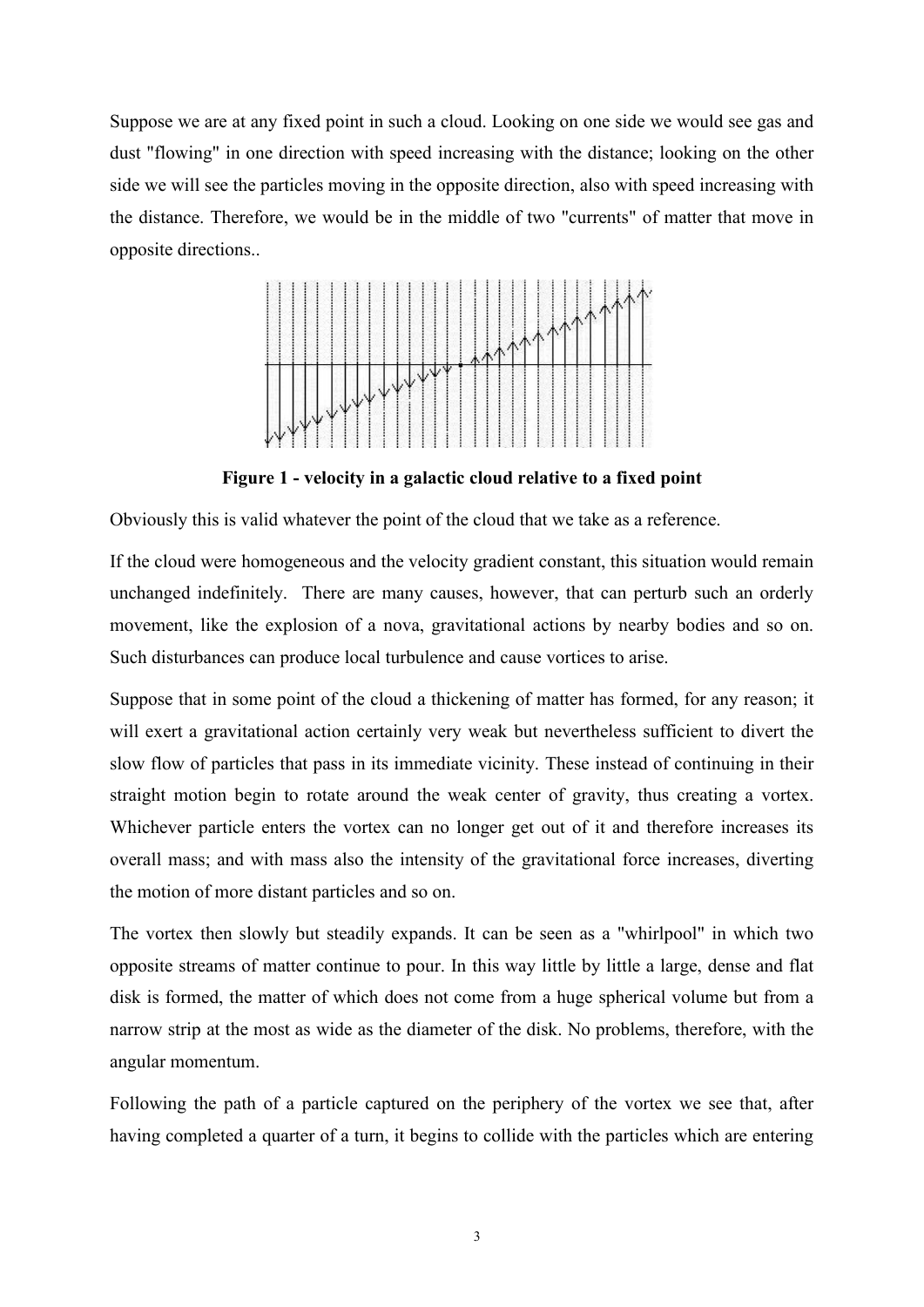in the opposite side of the vortex, loosing cinetic energy and therefore ''falling'' towards its centre.



**Figure 2 - Development of a vortex in a galactic cloud**

In this way there is a slow but continuous transfer of matter and angular momentum from the periphery to the centre of the vortex. Therefore, the final disk of gas will have the maximus density and rotational speed at its centre, gradually decreasing towards the edge. Of course, the mix of gases will be the same of the original galactic cloud everywhere, but the percentage of heavy materials will be increasing from the centre to the edge.

It goes without saying that the final size of the disk depends essentially on the gradient of velocity of the original galactic cloud and on its density. The first determines the size of the initial vortex, which will be larger the lower the gradient, while the density affects the rate of accumulation of the material.

## **Formation of planets and satellites**

The problem now is to understand how the sun, planets and satellites were formed from this large disk of gas. The implicit opinion of the various theories is that their formation takes place in hierarchical order: first the sun, then the planets and finally the satellites. But the process cannot happen in this order.It is not possible that the sun was the first massive body to condense. When the atomic combustion was triggered, in fact, a torrent of light invested the gases of the vortex dispersing them.

Necessarily, therefore, planets and satellites must have formed earlier. How did this happen? The solution to the problem lies in the fact that the gaseous disk grows and rotates on itself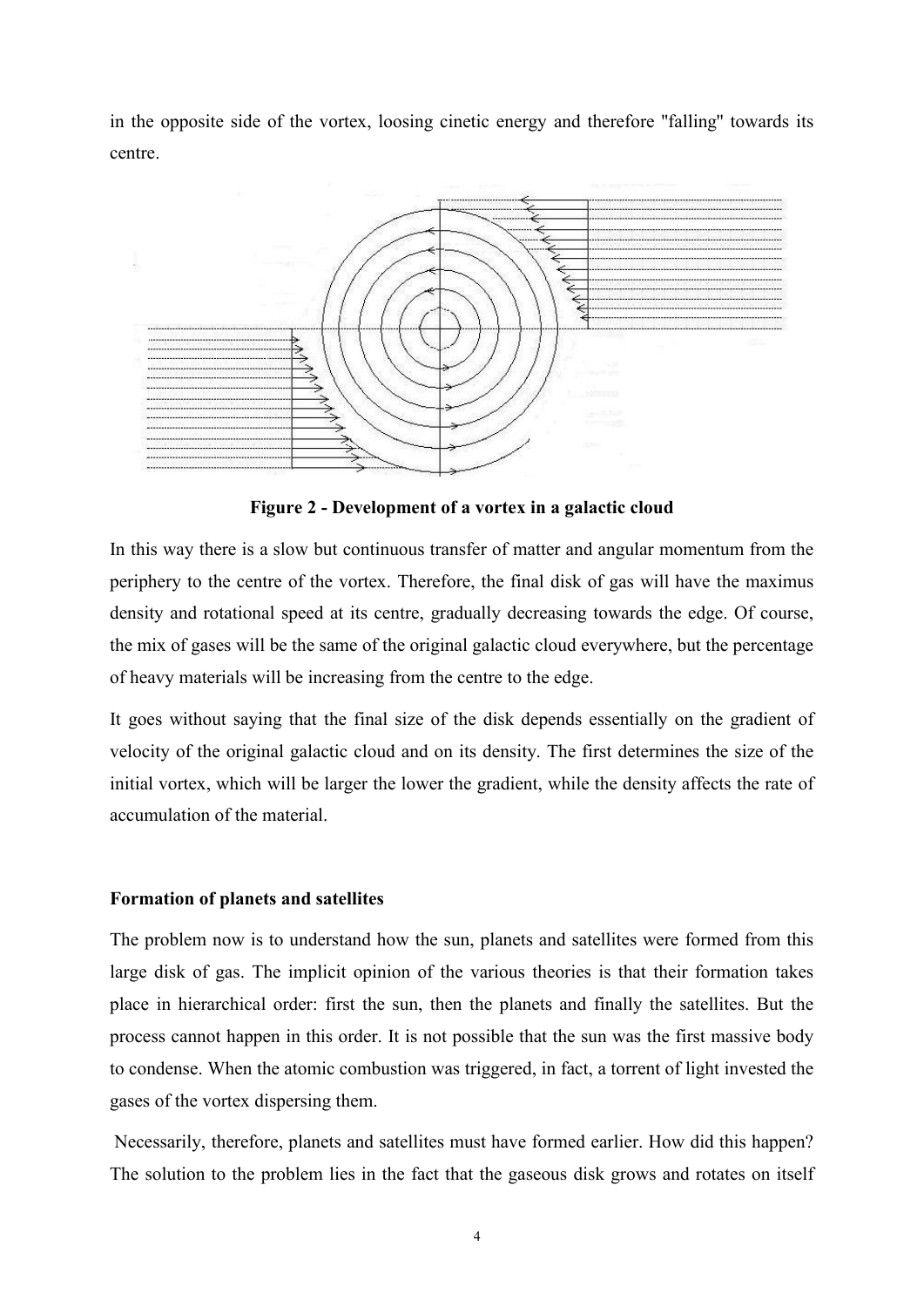always keeping in dynamic equilibrium (the opposite is not possible), il which means that the speed with which the gases move around the center of the vortex respects Newton's law and in particular Kepler's third law, according to which  $T^2 = K D^3$ , which translated means: the square of the period of time that the gases take to travel an entire circle around the center of the vortex is proportional to the cube of their distance from the center itself.

This means that there is a velocity gradient increasing from outside to inside of the gaseous disk, a necessary condition for vortices to form. This inevitably happens sooner or later, especially on the periphery of the disk, where there is a continuous accumulation of new materials. Here a first stable secondary vortex is formed that begins to "rake" the gases present in its orbit with the same process of fig. 2, concentrating them in a gaseous disk with the same extension of the satellite system of the future planet. Atthat point the planetary disk behaves like a massive body and begins to exert gravitational actions on the gases of the solar disk as if it was a solid planet.

These actions consist in "emptying" certain orbits, in particular those that have a period of revolution equal to 1/2 and 1/3 of its own (clear evidence is provided by the so-called ''gaps of commensurability'' in the distribution of the asteroids because of Jupiter gravitational action).

The gases of these orbits are recalled outwards, therefore close to them there will be thickenings of material that give rise to new secondary vortices, which in turn begin to "rake" the materials of their orbit.

For some good reasons (illustrated by Lagrange in his complex study of the orbits of the planets) two or more independent vortices cannot coexist on the same orbit or on nearby orbits. Inevitably those of the same orbit sooner or later merge into a single vortex. If, on the other hand, several vortices arise in separate but relatively close orbits, the strongest of them exerts on the other gravitational actions such as to dissolve them.

Thus, a single stable vortex is formed, which grows until all the materials present in that orbit are exhausted. This in turn perturbs the inner orbits characterized by a period of \$1/2\$ or \$1/3\$ giving rise to a new stable vortex and so on until you get close to the core of the stellar disk. Here the density of the gases is maximum and sooner or later they settle down from the heaviest to the lightest until they form a massive body.

In the solar system, therefore, the first planetary vortex to form was that of Neptune, with a period of revolution of about 165 years, which caused the onset of the Uranus vortex on an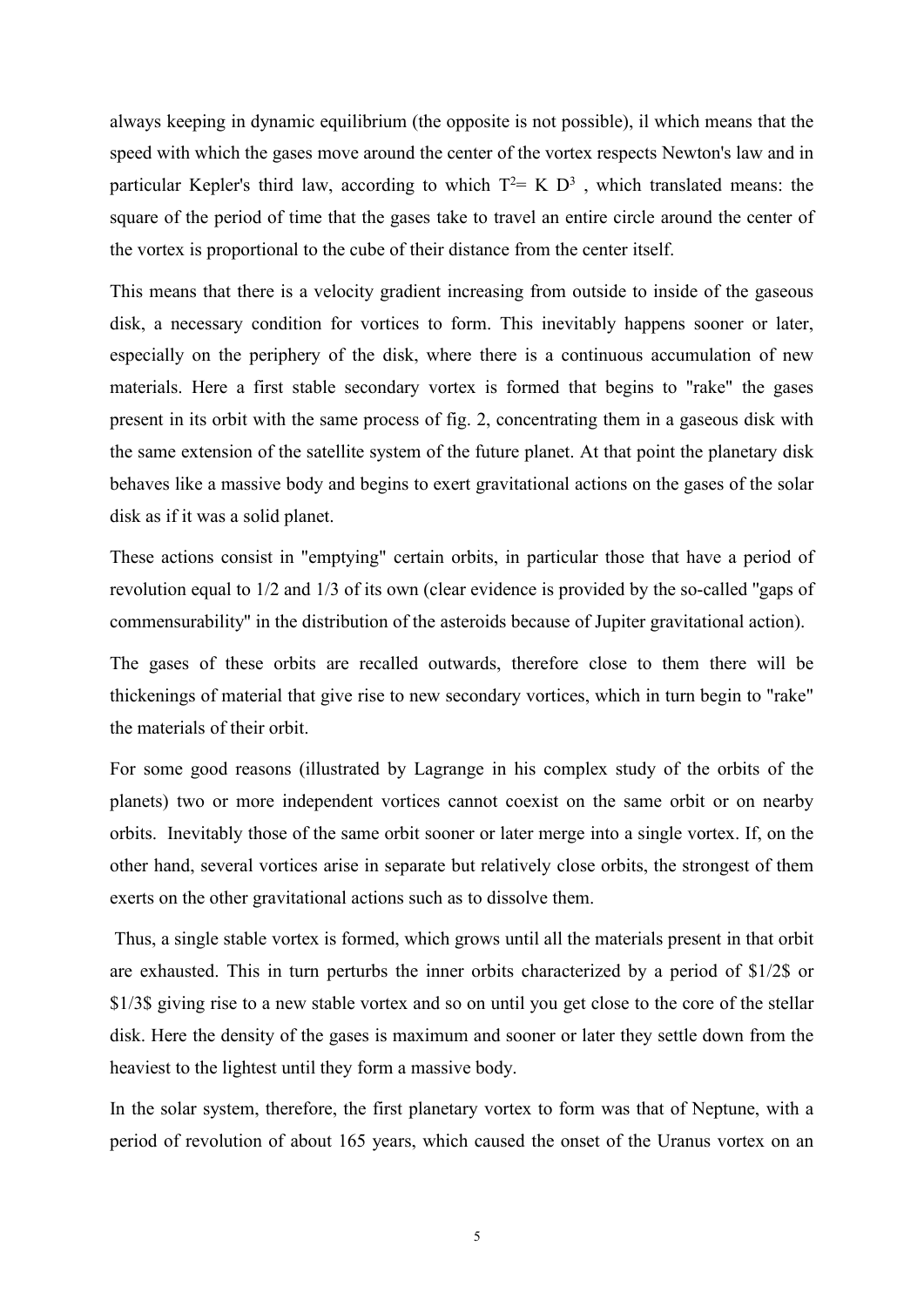orbit with a period of 84 years, just over 1/2. In turn, Uranus caused the onset of Saturn's vortex, with a revolution period of 29.4 years, just over 1/3 of the previous one and so on.

A rule of distances is therefore established that must be respected in all planetary systems that we can formulate in the following way**: each planet must have a period of revolution just over 1/2 or 1/3 of the period of revolution of the outer planet immediately following**.

The process that led to the birth of the planets from the solar vortex is also valid for the formation of satellites, originating from third-order vortices that arose on the periphery of the primitive planetary vortices. The first of them, formed on the outermost fringe, must have caused the onset of a vortex close to one or the other of the two most perturbed orbits and so on up to the innermost satellite. Good last the planet was formed by slow condensation from the dense inner core. It goes without saying, therefore, that the rule of distances established for the planets must also apply to satellites.

The process of formation and condensation of planetary vortices obviously takes a long time. Meanwhile, the process of slow condensation of the materials concentrated in the core of the solar vortex continues and their temperature gradually increases to the point of triggering atomic combustion. It is the moment of the actual birth of the sun, which begins to release a torrent of light and particles that completely disperses all the materials of the original gaseous disk.

The nearest planetary vortices that have not yet completed the condensation process, are depleted of most of the accumulated light materials and also their satellite vortices are dismantled. Only the farthest and therefore oldest planetary vortices retain most of the captured materials and their satellites.

## **Physical characteristics**

This in a nutshell is the process that concentrates the disperse materials of extremely rarefied galactic clouds, step by step through a series of vortices, until they condense into massive bodies from stars to planets and their satellites.

It is evident that the initial size and concentration of the materials of a vortex depend essentially on the density and velocity gradient of the gas cloud in which it forms. Low density means vortices of large diameter and vice versa, while the speed of accumulation of materials depends on the greater or lesser speed gradient.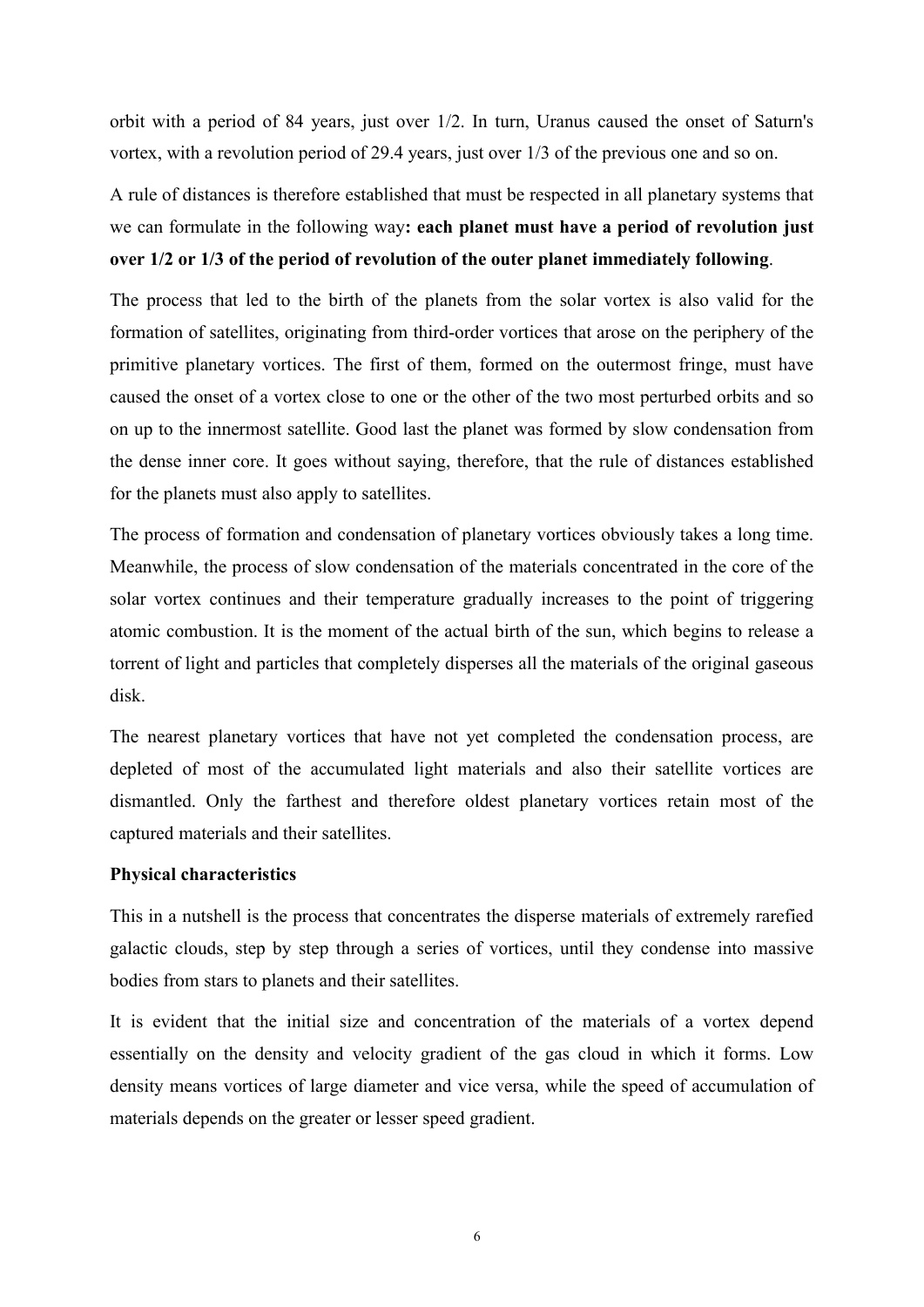Once we have known the characteristic parameters of the original galactic cloud, developing a special mathematical model we should be able to determine a priori with good approximation the system that will be born, namely: mass of the central star, extension of the planetary system, number and position of the planets, mass and density of each of them and finally also the consistency of the satellite systems of each of them. In principle, in fact, the primary vortex avrà density and the gradient of increasing speeds from the outside to the inside (apart from local variations, such as at the periphery where new materials are always introduced) and this allows to evaluate the extension of the second-order vortices, those from which the planets will form, in each orbit of the primary vortex and therefore to evaluate the mass and composition of the planet that will originate, taking into account that each vortex "rakes" all and only the materials of a (flat) strip equal to its width along the entire orbit.

Obviously, the reverse is also true, that from physical and orbital characteristics of planets and satellites it is possible to find out the characteristics of the gaseous disk from where they originated, that is extension, density and composition point by point and finally have precise information about the original galactic cloud.

#### **Multiple stars**

According to this process stars, planets and satellites are all born in the same way, from the condensation of gaseous vortices. The difference is in the "rank" of these vortices: primary for stars, secondary for planets, tertiary for satellites. This applies to our solar system, whose vortex has raked enough material to originate a medium-size hot star.

But not all vortices can collect a mass sufficient to trigger the atomic reaction. According to the characteristics of the original cloud, a "primary" vortex can rake a quantity of matter by far smaller than that of a star. The resulting body would be technically a star but being not warm enough it is only an isolated planet with a few satellites around. Large, lonely planets of that kind should exist in great number, but of course they are difficult to be detected being not associated to any hot star. It seems however that clusters of them have been discovered (to their surprise!) by the hunters of exoplanets

On the other hand, if the primary vortex was much larger than that of the sun and had amassed a much larger quantity of materials, at least one of the planetary vortices would be able to rake a quantity of mass large enough to trigger the nuclear combustion. In this case, instead of a giant planet like Jupiter we will have a real star, or even a couple of stars because if they were borne in contiguous orbits, they ended up capturing each other.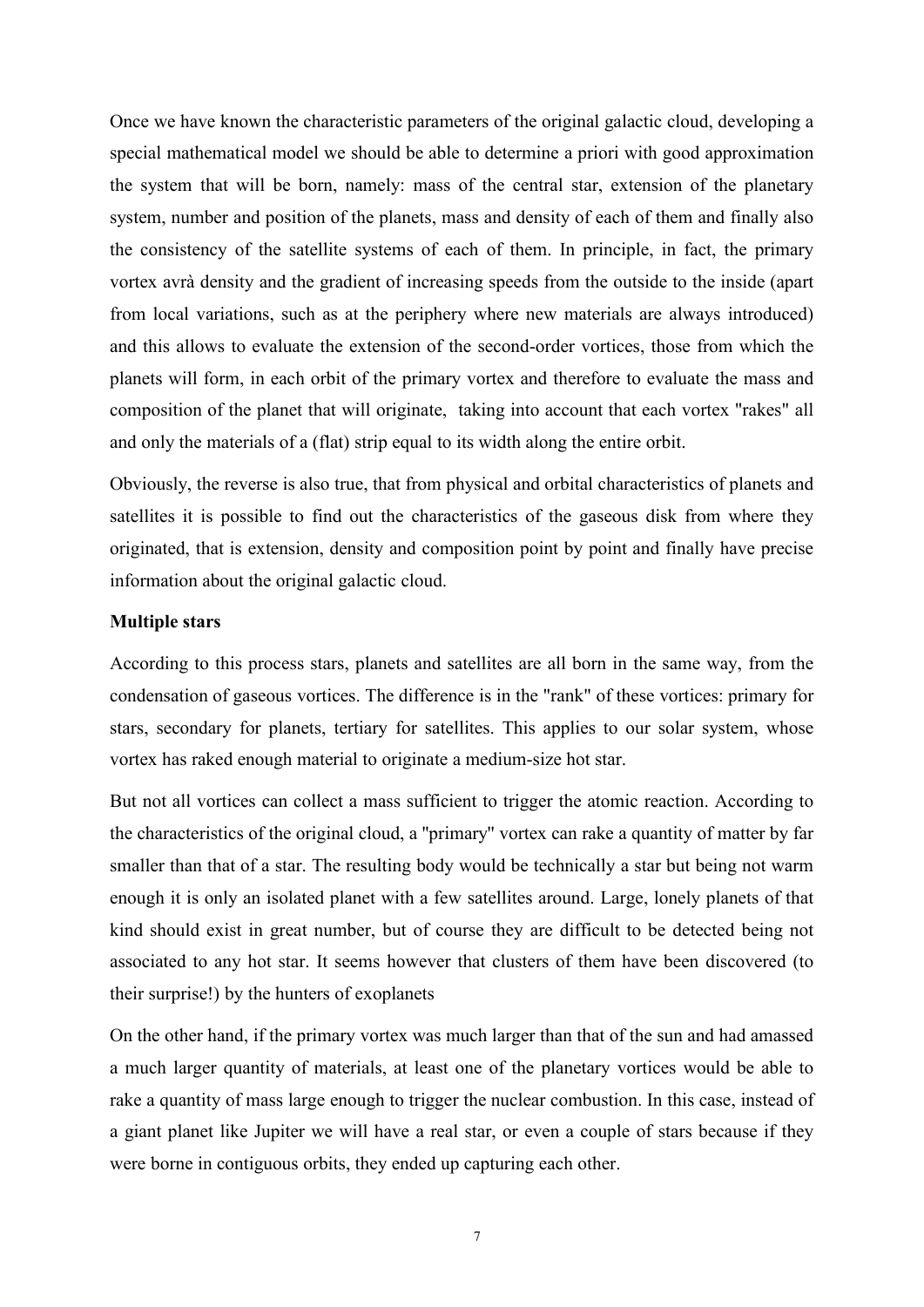Still, they behave like planets rotating around a central star, or maybe a couple of stars because in this case it is likely that the central core of the vortex would be large and flat, and therefore it could condense in two separate stars rotating around each other.

Such systems are far from uncommon in the Universe: it seems that more than 50  $\%$  of the planetary systems of our galaxy have two or more suns. They are the so-called "multiple stars", which originate in very rarefied galactic clouds with a low gradient of velocity and therefore give rise to very large vortices capable of seizing huge amounts of matter.

Nowadays astronomers are engaged in a gigantic hunt for the so-called exoplanets. A mathematical model allowing them to establish a priori the characteristics of the planetary systems would be extremely useful.



**Picture 3 - Artistic vision of a quadruple star, HD\_98800, in the constellation of Hydra, formed by two peripheral stars, rotating around each other, which together rotate around two central stars in turn rotating around each other.**

#### **Verification of the theory of vortices**

The theory of vortices is demonstrated in first place by the rule of distances established for both the planets and their satellites. Let's start with the planets. Uranus has a period of 84 years, just over half that of Neptune; Saturn consequently must have a period of revolution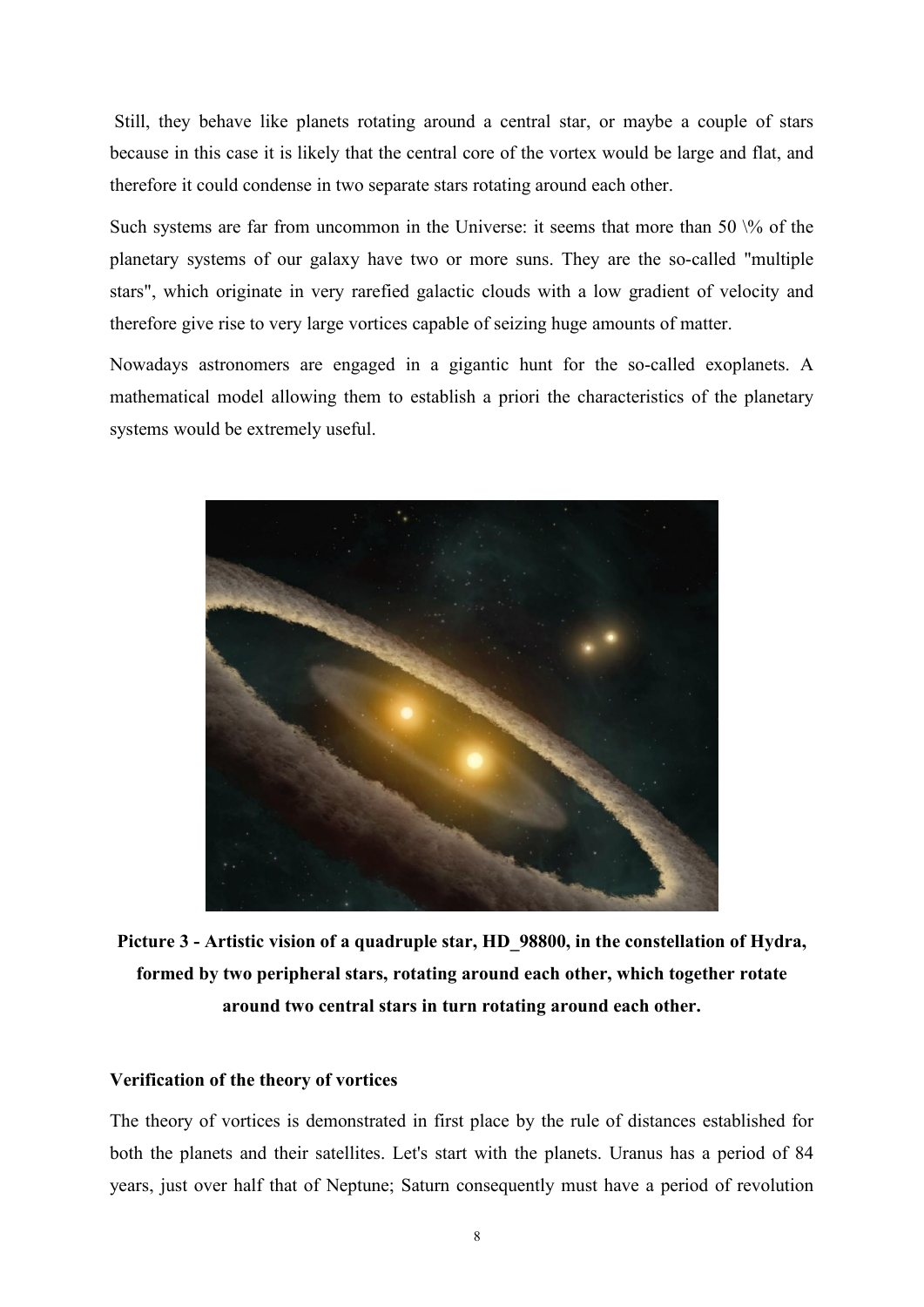just over 42 or 28 years: and in fact it is 29.46 years. The next planet, Jupiter, will have a period of more than 14.75, or 9.8 years; we find that it is 11.86: a value that does not contradict the rule, but that nevertheless is a little bit higher than what one might expect, that is, between 10.5 and 11 years.

We immediately see, however, that this does not contradict the rule, because it is due to an "accident". The planet following Jupiter, in fact, does not exist; in its place we find a myriad of fragments scattered on a very wide belt. condensed

The opinion commonly accepted by astronomers holds that these fragments condensed from the original nebula as they are now. This hypothesis, however, is not compatible with the theory of vortices: it is impossible to imagine a myriad of tiny independent and stable vortices on the same orbit, each of which gave rise to a "mini-planet" whose diameter ranges from the order of centimetres to that of kilometres. Especially since almost all of them are far from spherical. Moreover, their orbits are the most varied and disordered you can think about; many invade the orbits of the major planets, penetrating almost to the height of Mercury or going as far as Saturn and beyond; many come out of the plane of the ecliptic for considerable values.

Not to mention the fact that they are made up of the most disparate materials: some are made entirely of pure metal, others, the majority with about 75% of the total, of carbonaceous rocks and another 15% of silicates. In any case, all rocks and metals that must necessarily have formed inside some massive body at very high pressure and temperature, therefore inside a large massive body.

In the past, the astronomers thought that they were fragments of a planet that had exploded. Then the thesis prevailed that they are pieces of a planet that never formed, because for some reason they could not aggregate. The main reason for this second opinion lies in the fact that the total mass of all known asteroids is very small, probably no more than 5% of the mass of our moon, too little to represent the relics of a planet worthy of the name. The vortex theory, however, leaves no alternative to the hypothesis that between Jupiter and Mars there was a massive planet that later was "ejected" from its orbit due to some accident, that left in place a myriad of its fragments along with some of its former satellites, such as Pallas and Cere

The planet probably fell on the sun, but its disappearance must have caused an imbalance in the system of planets. Jupiter, no longer subject to its gravitational action, moved away from the sun, in the direction of Saturn and slowing down its run. This would explain its period of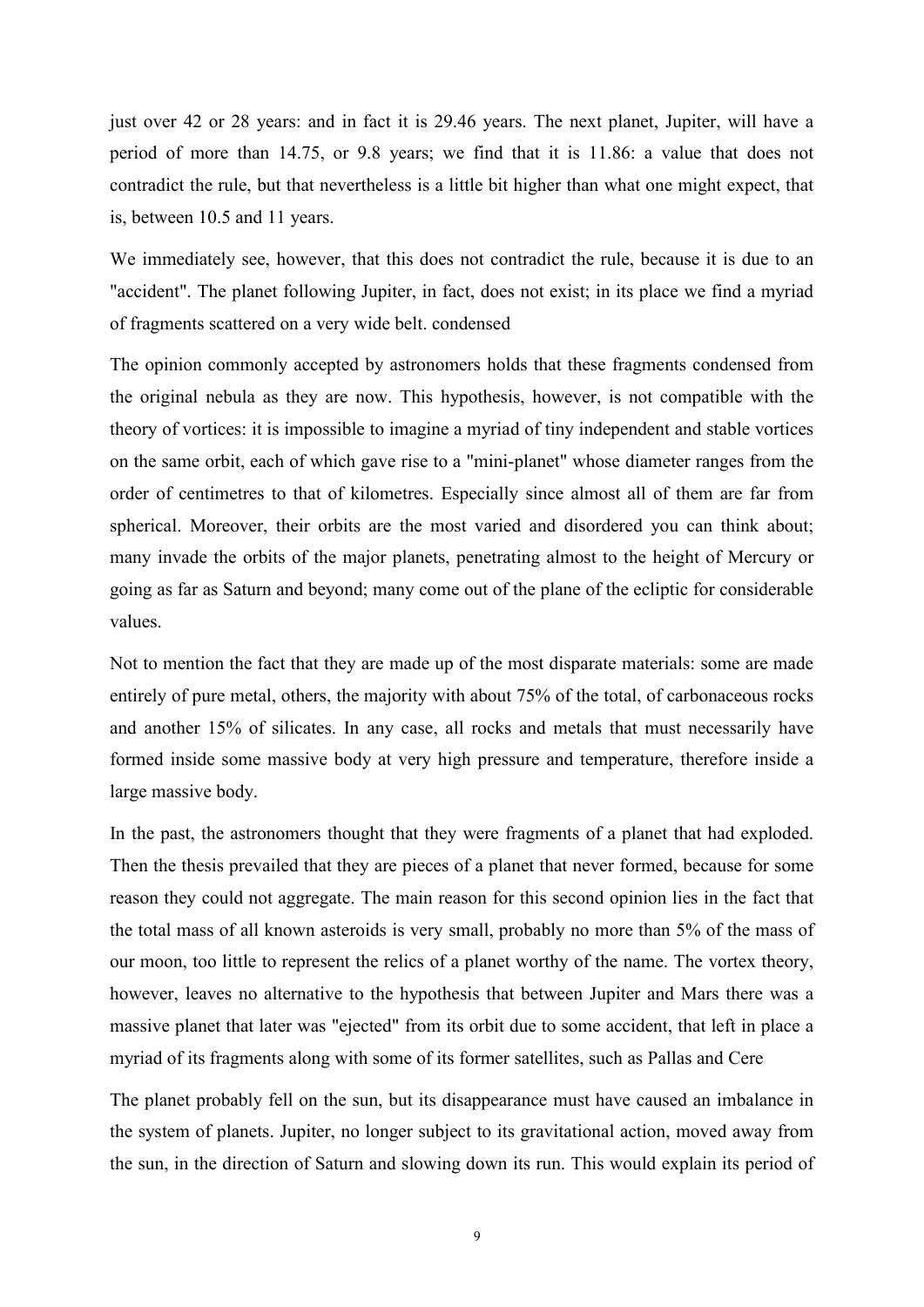11,8 years, instead of 10,5 - 11 as it would be expected. Its displacement must have influenced the remaining outer planets in a gradually decreasing way. On the other hand, Mars moved in the direction of the sun and to a decreasing extent also Earth, Venus and Mercury.

In the end, the disappearance of the 5th planet, which I will call planet  $X$ , has provoked an "enlargement" of the remaining planets with respect to its original orbit. Therefore, the solar system is not the ideal model to check the rule of the distances. But despite everything, from the tables 1 and 2 we see that it is well respected both for planets and satellites.

| Planet    | <b>Revolution Period</b> | <b>Revolution Period</b> | Mass      | density          | Orbit     |
|-----------|--------------------------|--------------------------|-----------|------------------|-----------|
|           | initial                  | current                  |           |                  | disturbed |
| Neptune   | 164.79 years             | 164.79 years             | 17        | 1,76             | 1/2       |
| Uranus    | 84.0 years               | 84.02 years              | 14,5      | 1,30             | 1/3       |
| Saturn    | $29.40$ years            | $29.46$ years            | 95        | 0,70             | 1/3       |
| Jupiter   | $10.40$ years            | 11.86 years              | 317       | 1,33             | 1/3       |
| Planet X  | 3,90                     | $---$                    | $20 - 30$ | $1,5 - 2$        | 1/3       |
| Asteroids | ---------                | $3,4 - 6$                | $---$     | $---$            | $---$     |
| Mars      | 750 days                 | 687 days                 | 0,107     | 3,94             | 1/2       |
| Earth     | 390 days                 | 365 days                 | 1         | $\overline{5,5}$ | 1/2       |
| Venus     | 230 days                 | 224 days                 | 0,82      | 5,24             | 1/2       |
| Mercury   | 88 days                  | 88 days                  | 0,055     | 5,43             | 1/3       |
| sun       |                          | 24?                      | 333.000   | 1,409            |           |

*Table 1 – Revoution periods, mass and density of the planets*

In the second column of table 1 are reported the presumable periods of revolution of the original planetary system, before the disappearance of planet X, in the third column the current periods. A part these small anomalies we see that the rule of the distances is perfectly verified. Further confirmation of the vortices' theory comes from the values of the masses and densities of the planets.

The rule of distances is respected also by the "natural" satellites of the planets, despite the fact that in the past billions of years the irruption of fragments of planet X has caused significant perturbation. Their density and size are also in line with what is predictable according to the theory of vortices, as can be seen from table 2.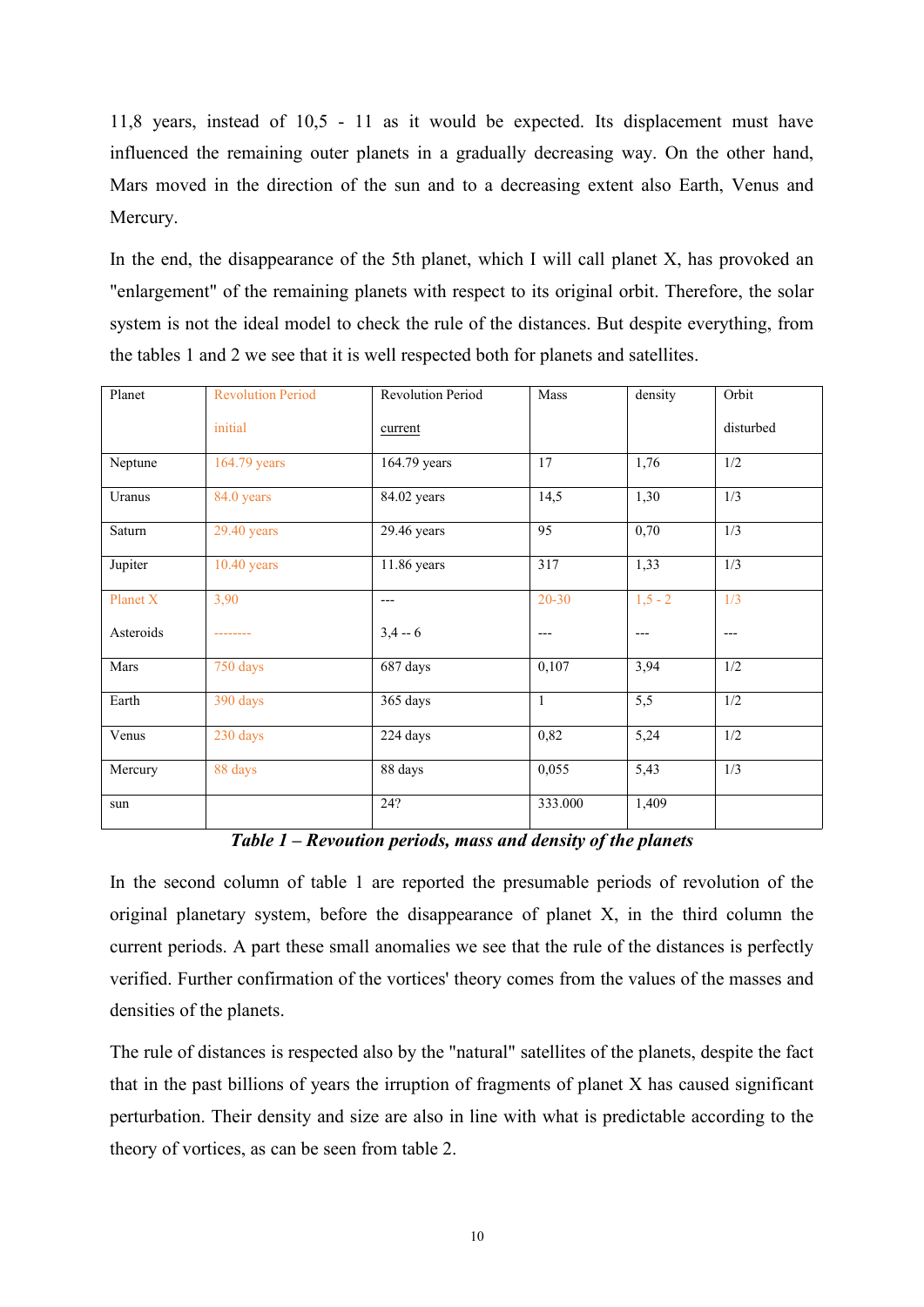| THE MAIN SATELLITES OF THE PLANETS |                         |            |                                   |                 |  |  |
|------------------------------------|-------------------------|------------|-----------------------------------|-----------------|--|--|
| <b>PLANET</b>                      | from<br>the<br>Distance | Period of  | Diameter                          | Density         |  |  |
| satellites                         | planet                  | rivolution | (km)                              |                 |  |  |
|                                    | $(103 \text{ km})$      | in days    |                                   |                 |  |  |
| <b>EARTH</b>                       |                         |            |                                   |                 |  |  |
| $moon$                             | 384                     | 27,32      | 3476                              | 3,346           |  |  |
| <b>JUPITER</b>                     |                         |            |                                   |                 |  |  |
| $\underline{\mathbf{V}}$           | 181                     | 0,50       | $\hspace{0.05cm} \dashrightarrow$ | natural         |  |  |
| $\underline{\mathbf{J}\mathbf{o}}$ | 421                     | 1,77       | 3.920                             | 3,528           |  |  |
| Europe                             | 670                     | 3.55       | 3.360                             | 3,01            |  |  |
| Ganymede                           | 1.069                   | 7,16       | 5.510                             | 1,94            |  |  |
| Callisto                           | 1.881                   | 16,69      | 5.050                             | 1,83            |  |  |
| <b>SATURN</b>                      |                         |            |                                   |                 |  |  |
| Mimas                              | 185                     | 0,94       | 400                               | natural         |  |  |
| Enncedalus                         | 238                     | 1,37       | 500                               | 1,61            |  |  |
| Tethys                             | 295                     | 1,89       | 1200                              | 0,984           |  |  |
| Dione                              | 377                     | 2,73       | 1300                              | 1,48            |  |  |
| Rhea                               | 527                     | 4,51       | 1800                              | 1,23            |  |  |
| Titan                              | 1221                    | 15,95      | 5000                              | 1,88            |  |  |
| Hyperion                           | 1482                    | 21,28      | 300                               | 0,55            |  |  |
| Iapetus                            | 3558                    | 79,33      | 1500                              | 1.08            |  |  |
| <b>URANUS</b>                      |                         |            |                                   |                 |  |  |
| Miranda                            | 120                     | 1,3        | 470                               | 1,20            |  |  |
| Ariel                              | 192                     | 2,52       | 1160                              | $\frac{1}{\pi}$ |  |  |
| Umbriel                            | 267                     | 4,91       | 1170                              | 1.4             |  |  |
| Titania                            | 438                     | 8,71       | 1580                              | 1,72            |  |  |
| Oberon                             | 586                     | 13,46      | 1520                              | 1,63            |  |  |
| <b>NEPTUNE</b>                     |                         |            |                                   |                 |  |  |
| Naiad                              | $\underline{48}$        | 0,29       | $\underline{66}$                  |                 |  |  |
| Thalassa                           | 50                      | 0,31       | 82                                |                 |  |  |
| Despina                            | 52                      | 0,34       | <u>150</u>                        |                 |  |  |
| Galatea                            | 62                      | 0,43       | <u>176</u>                        |                 |  |  |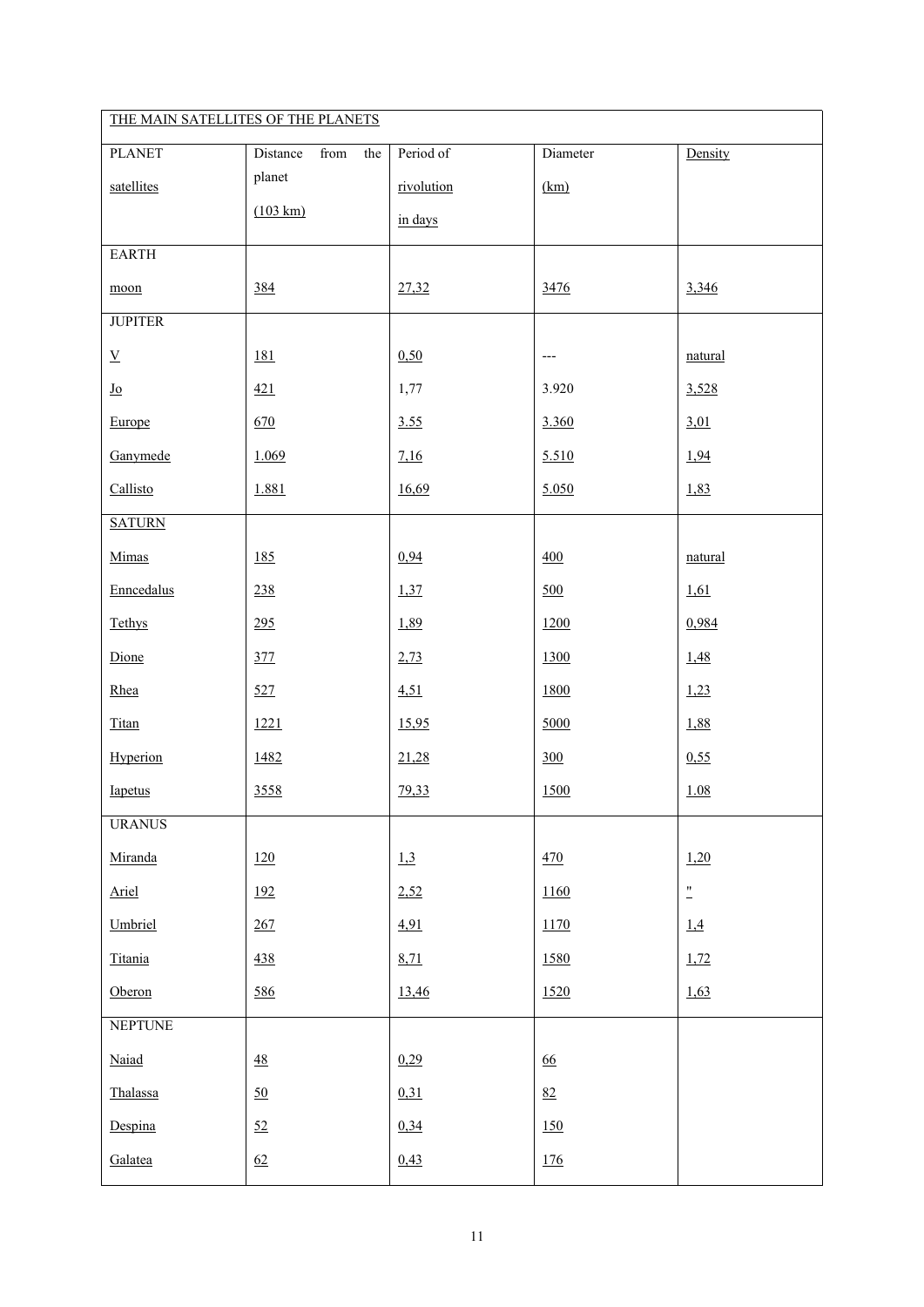| Larissa | 73    | 0,55          | 194  |                    |
|---------|-------|---------------|------|--------------------|
| Proteus | 117   | 1,12          | 420  |                    |
| Triton  | 355   | 5,87          | 2700 | 2,06               |
|         |       | counterrotant |      | $\mathcal{D}$<br>÷ |
| Nereid  | 5.513 | 360           | 340  |                    |
|         |       |               |      |                    |

Table 2 – Distances from the planet, period of revolution, mass and density of the natural satellites supporting the **theory of vortices**

#### **Anomalies and their explanation**

The solar planetary system responds very well to the predictions of the vortices' theory, except for three significant "anomalies" apparently not related to each other.

The first is the existence of millions of fragments of different materials that have invaded the whole planetary system, but are mainly concentrated in a belt between Jupiter and Mars where, according to the theory, there should be only a massive planet with its satellites.

A second anomaly is constituted by the system of satellites of Neptune, the outermost of the planets, which looks disrupted because at least two or three of its largest satellites are missing or displaced like Nereid. Astronomers agree in pointing to Triton as the culprit of this mess, a large body that cannot possibly have originated inside that planetary system because it is counter-rotating with respect to the other satellites and the planet. Triton has the same order of magnitude and same characteristics as Pluto, once believed to be the outermost planet, now recognised as part of a class of bodies called ''plutinos'', that move outside the orbit of Neptune. For some reason, the ''plutino'' Triton sneaked inside the satellite system of Neptune, disrupting it and provoking the disappearance of its larger satellites.

A third "anomaly" is constituted by the Moon, the satellite of Earth placed on an orbit not coplanar with the Earth's equator and very far from the planet: Certainly they cannot have formed from the same planetary vortex. A further anomaly is also the existence of the terrestrial continents, that cannot be explained by the slow condensation of the original planetary vortex.

These anomalies seem to have no relation with each other, but we will see that they can be traced back to a single event that happened about 3.96 billion years ago.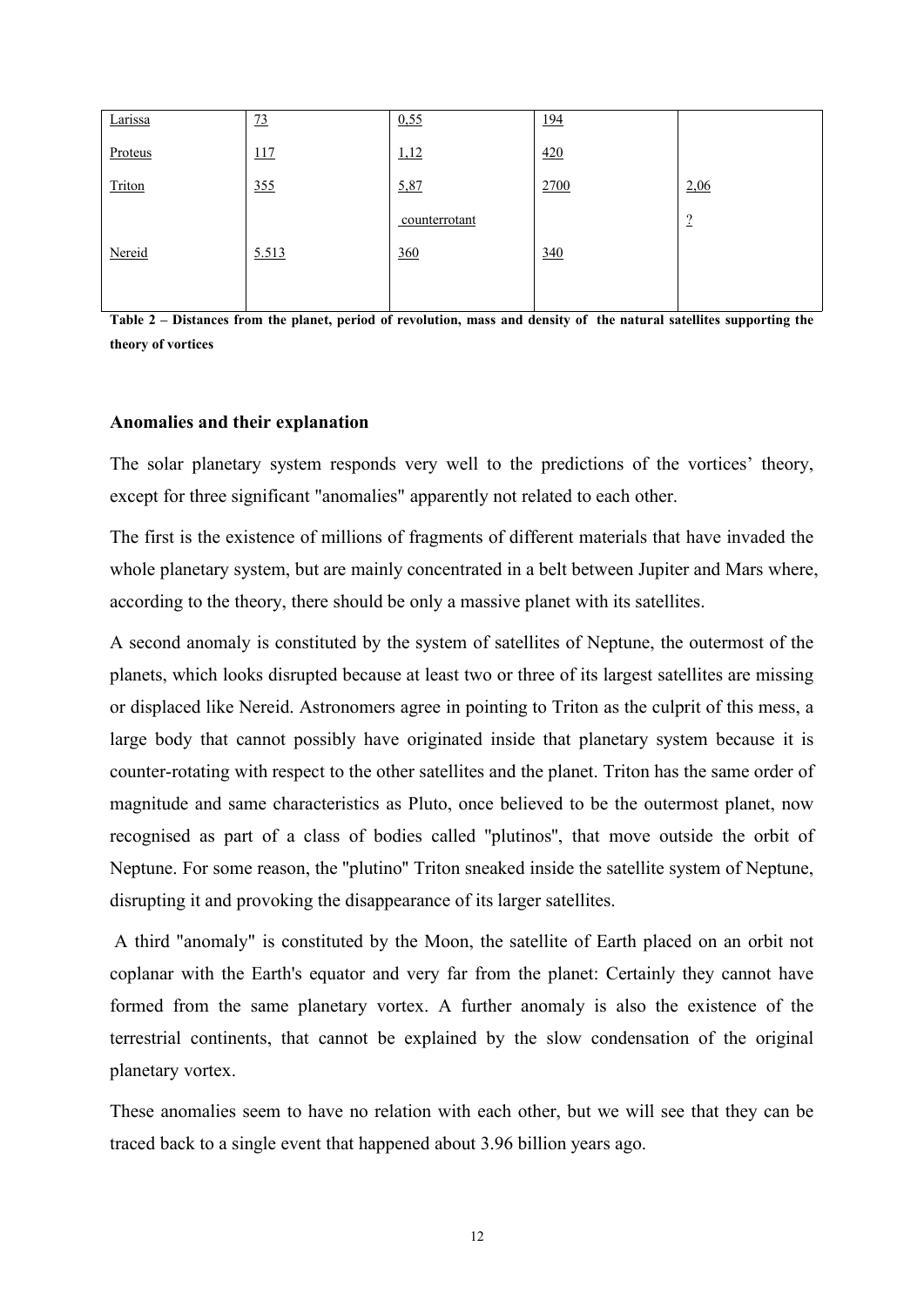When the planetary system of the sun was formed, 4.6 billion years ago, it was ordered as predicted by the theory of vortices: the planets were all at the precise distance provided by the rule of distances, each had a system of well-ordered natural satellites, except the three innermost ones, which had none. All satellites and the planets with a solid crust had a smooth and homogeneous surface. There were no asteroids and stray bolides. Earth under an ocean of hydrocarbons and water had a smooth surface with a composition similar to that of the Pacific seabed, with not the smallest mountain.

Where today there are asteroids there was a large planet, with a mass of 20 to 30 times that of Earth, a diameter of about 30,000 km and a score of at least four satellites. (These dimensions can be evaluated by its position in the sequence of planets, by the fact that the moon was almost certainly its larger satellite and that the next planet, Mars, has a very small mass. The orbit in which it was formed, in fact, must have been depleted of most of its materials by the combined gravitational action of this planet and the giant Jupiter).

Planet X was covered by an ocean of hydrocarbons and water on a thick silicon/magnesium shell and a core of iron and nickel, the materials of most of the asteroids. We cannot think to any possible cause that could justify the explosion of such a planet, so we must assume that it was the object of an impact of apocalyptic proportions by a large celestial body, which scattered around myriads fragments of its mantle and core. The bulk of the planet, however, cannot have been destroyed by the impact; its disappearance can only be explained by the fact that it received a thrust strong enough to expel it from its orbit, eventually causing it to fall on the sun. This explains the existence of the asteroids, the various materials of which they are composed, the disorder of their orbits and also the disappearance of the planet that originated them.

It remains to find out what may have hit planet X, since there were no stray bodies at that time. There is a precise clue that leads us directly to the outermost planet of the solar system, Neptune. The irruption of the plutino Triton has diverted from its orbit at least one of its major satellites, with a diameter that had to be between one thousand and two thousand km. This satellite is not traceable anywhere in the solar system so it must necessarily have precipitated on some planet. Why not planet X?

For a complex of extremely precise interactions the largest of Neptune's satellites must have been directed exactly towards planet X. After a long run during which it acquired a speed of 70 or 80 km  $/$  sec when it hit in full the planet, deeply penetrating into its mantle down to the metal core.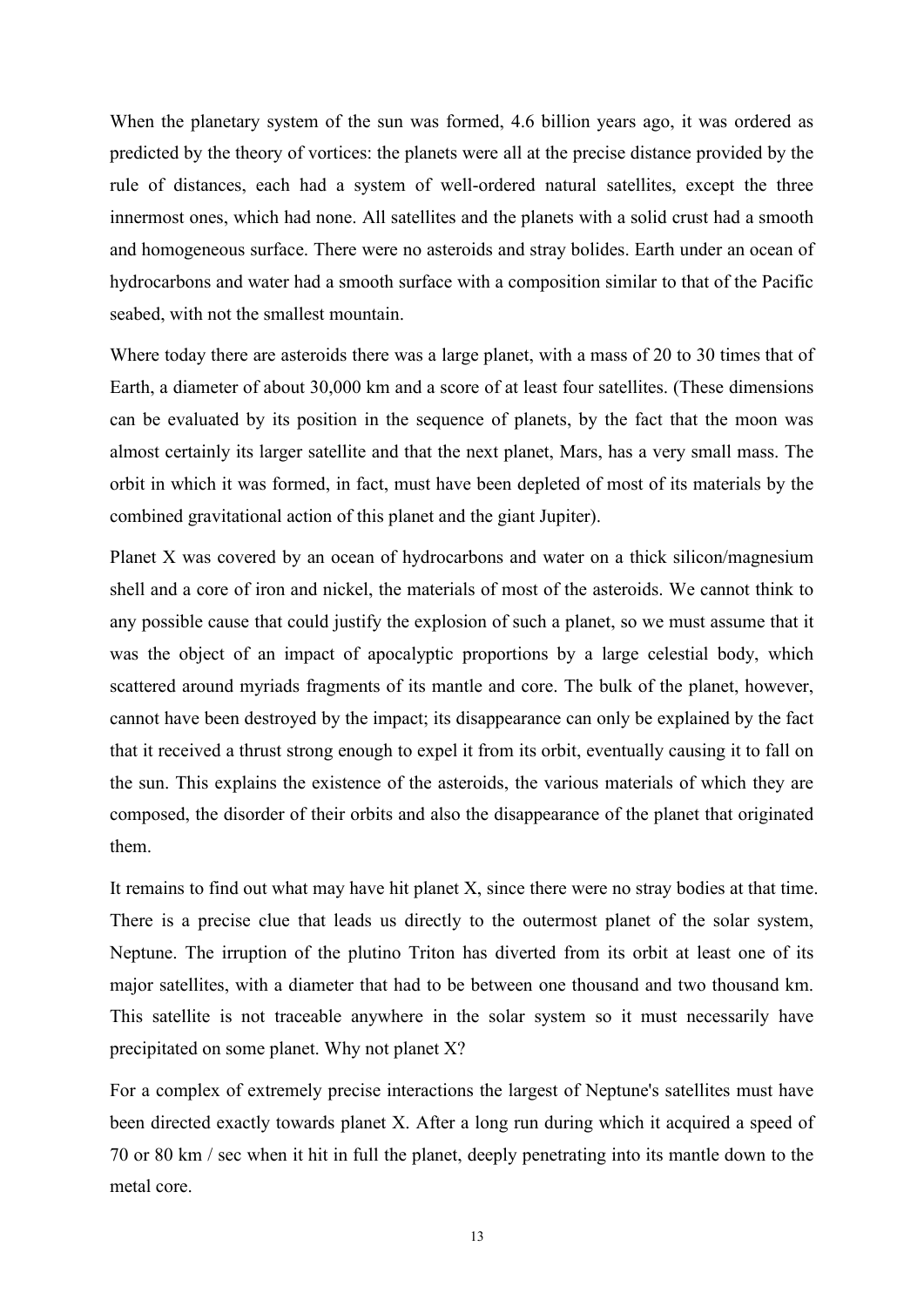

**Figure 14 – The impact of Neptune's satellite against the planet Planet X**

An apocalyptic explosion ensued that projected myriad of large fragments around. Most of the planet, despite the mutilation, must have remained intact, but the power of the impact was enough to impart to it a speed of the order of hundreds of meters per second in the direction of the sun, causing it to deviate from its orbitand to "spiral" in the direction of its star, where it eventually precipitated. (The speed can be evaluated thanks to the principle of conservation of energy, according to which the kinetic energy,  $E_b = \frac{1}{2} M_b V_b^2$  of the bolide must have been entirely acquired by the planet. With the assumed mass of the bolide  $M_b = 5.10^{21}$  kg, mass of X: M<sub>p</sub> = 1.5. 10<sup>26</sup> kg and speed of the bolide V<sub>b</sub> = 70 km / sec, we have V<sub>p</sub> = 3,3.10<sup>-3</sup>.7.10<sup>4</sup> = 230 mt/sec, that is about 20,000km per day).

Probably planet X had at least four satellites. What happened to them? Obviously, they were very close to itand some were fully invested by large chunks of its mantle. Besides, suddenly the planet deviated from its previous orbit at the speed of around 20,000 kms per day. A couple of them lost contact almost immediately and are now floating amongst the wreckage of their mother-planet in the belt of the asteroids.

The two largest of them, instead, were dragged towards the sun, at least for a while. In the end, however, they also lost contact, invading the orbits of the inner planets and were both captured by Earth. One fell on the planet ending his life as a free aster but starting an extraordinary and perhaps unrepeatable adventure; it broke into four or five large fragments that stuck deeply into the mantle of Earth, beginning all the geological phenomena that characterize its history. Based on the total volume of the mass of the continents it can be estimated that the diameter of this satellite was at least 2,500 km.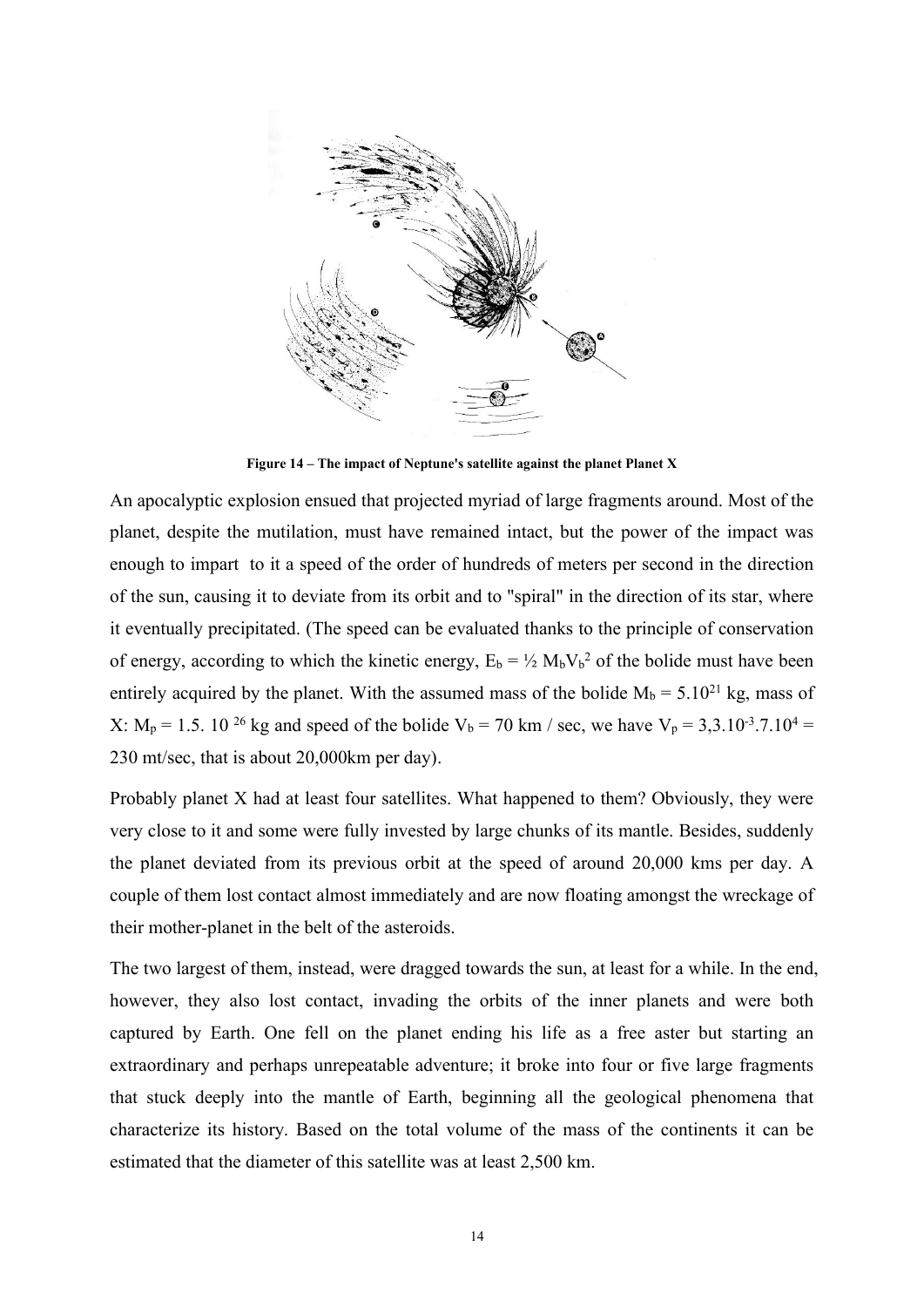The other, the largest of the family, managed to keep a safe distance and today illuminates our nights with its pale light.

The original system of planet X, therefore, had to count at least 4 satellites, in order: Vesta, Luna, then the satellite that originated the terrestrial continents and last Ceres.

|            |       | diameter (km) |           | mass $(10^{21} \text{ kg})$ density $(\text{kg/dm}^3)$ |  |
|------------|-------|---------------|-----------|--------------------------------------------------------|--|
| Vesta      | 530   |               | 0,267     | 3,44                                                   |  |
| Moon       | 3.475 |               | 73,47     | 3,34                                                   |  |
| Continents | 2.500 |               | $15 - 20$ | 2,7                                                    |  |
| Ceres      | 950   |               | 0,95      | 2,12                                                   |  |

The density of the continents is around  $2.7 \text{ kg/dm}^3$  and that's why they float on the Earth's sima, whose weight is more than 3 kg/dm<sup>3</sup>. The mean density of the satellite from which they originated, however, had be a little bit more than 3 kg/dm<sup>3</sup>, considering its metallic core that must have sunk into the mantle.

#### **Seas** and mountains of the moon

At this point the physicists come into play with their methods of dating the rocks allowing to calculate with relative precision the epoch of the events described in this scenario. The various Apollo and Russian missions have brought to Earth a considerable number of rocks taken in the most disparate locations, so we have a sufficiently large sample to get a precise idea of the various phases of the formation of the lunar soil.

Looking at our satellite we notice that its entire surface is pockmarked by a myriad of craters, produced by the impact of asteroids and meteorites.Originally, however, it was supposed to be flat and smooth: the bombardment began after the impact against planet X. But not all the irregularities of the lunar surface can be attributed to meteorite impacts. In addition to the circular craters, there are large flat and depressed surfaces, the so-called "seas", and mountainous areas with peaks that rise for thousands of meters.

Several hypotheses have been put forward to explain the origin of seas and mountains, without reaching any definitive conclusion. Not even the numerous lunar missions have been able to dissipate the mystery; however, they have led to unforeseen and important discoveries.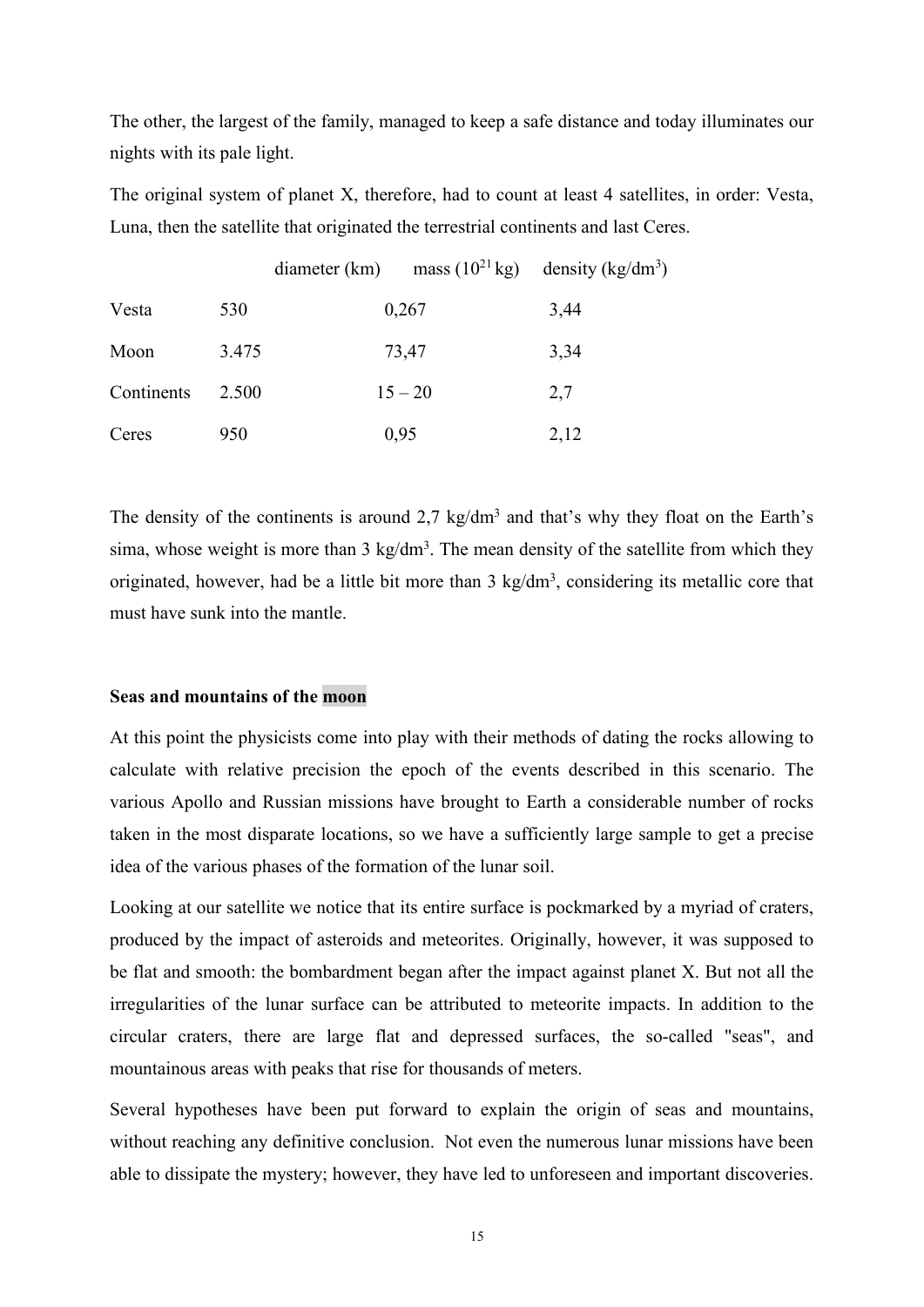First, when the Russian satellites photographed for the first time the other side of the Moon, whose vision had always been denied to man, we were faced with a real surprise: on the other side there are no seas and no mountain ranges, but only an immense expanse of meteorite craters.

Why so much difference? And again, is it a coincidence or is there a very specific reason why the Moon presents this second face to Earth and not the first? The answer to these questions is probably linked to the preventive solution of another problem, that of the origin of the so called lunar seas.

There are significant differences between the rocks of the seas and those of the highlands. The latter consist of rocks like the terrestrial anorthosites, while the seas of basalt-like rocks. Both rocks are classified as plutonic, that is, originated by the cooling of a molten magma. But while anorthositic rocks, at least on Earth, were formed by very slow cooling of magma in depth, basalt rocks are essentially eruptive.

Another big difference is the density: about 2.9 kg/dm<sup>3</sup> for the former, 3.3 for the latter. Since the average density of the Moon is 3.34, it is to be excluded that it is formed mainly by rocks such as those of the seas, which at great depths would assume a density of about 3.7, too high to be compatible with the average density of the Moon. The satellite, therefore, must be made up mainly by rocks like those of the highlands.

Finally, the age of the rocks of the highlands are about 4.6 billion years, the same of the oldest rocks in the solar system, while those of the seas have an age between 3.9 and 3.2 billion years. Add to this the fact that the seas are located only on one face of the moon. What do these data tell us? Let's try to go back in time and reconstruct the vicissitudes of our satellite during its existence.

The Moon was born 4.6 billion years ago from one of the peripheral vortices of planet X, in a completely normal way: its surface had to be smooth and uniform and have the same composition everywhere. Since there were no meteorites in the solar system, for hundreds of millions of years there was nothing that could change its face.

Then suddenly planet X exploded. The Moon was hit in full by large masses of oceanic liquid and large fragments of its mantle. Only the side of the satellite that was facing the planet, however, was hit. The other, being behind, was necessarily spared.

The liquids projected on the Moon soon evaporated, leaving no obvious traces and residues, or almost. Not so for solid fragments, which stuck to the surface, opening wide wounds.They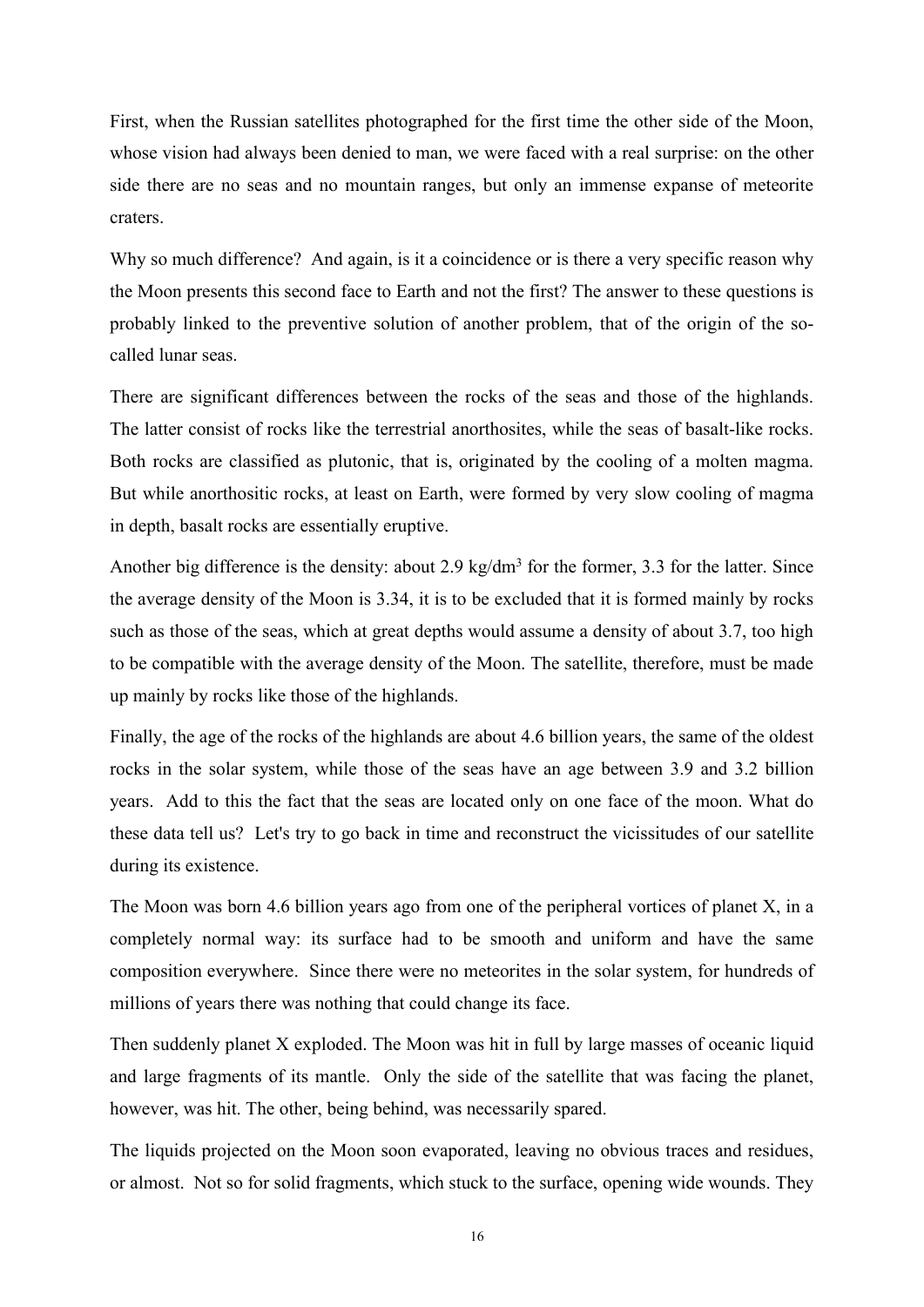were obviously made of heavier material than that of the lunar surface and probably they melted down immediately once freed from the pressure of the layers above.

Stuck on the lunar surface, they created huge basins of molten lava, which began to solidify; but volcanic phenomena with massive surface lava spills continued for a long time, for hundreds of millions of years (at least 600 judging by the age difference between the various seas), until the entire mass of the individual fragments cooled and solidified completely. First the smaller fragments must have solidified, those that gave rise to the smaller seas, and then the larger ones.

Since the seas are made of heavy rocks, their surface has sunk below the lunar average, but to do this they had to compress and move the surrounding original rocks sideways; so tall mountain ranges were formed at the edges of the seas.

In conclusion, the seas are formed by rocks from the mantle of planet  $X$  while the highlands are made of the original lunar rocks.

This explains why seas and mountains existonly on one side of the Moon and why they have different densities and different chemical and morphological characteristics and above all different ages. It also explains why the Moon always presents this face to Earth; the seas are made up by rocks much heavier than the rest of the surface and therefore they undergo to a greater extent the Earth's gravitational action. It was inevitable that the initial rotational motion of the Moon was slowed down and the satellite stopped with the heaviest side facing Earth.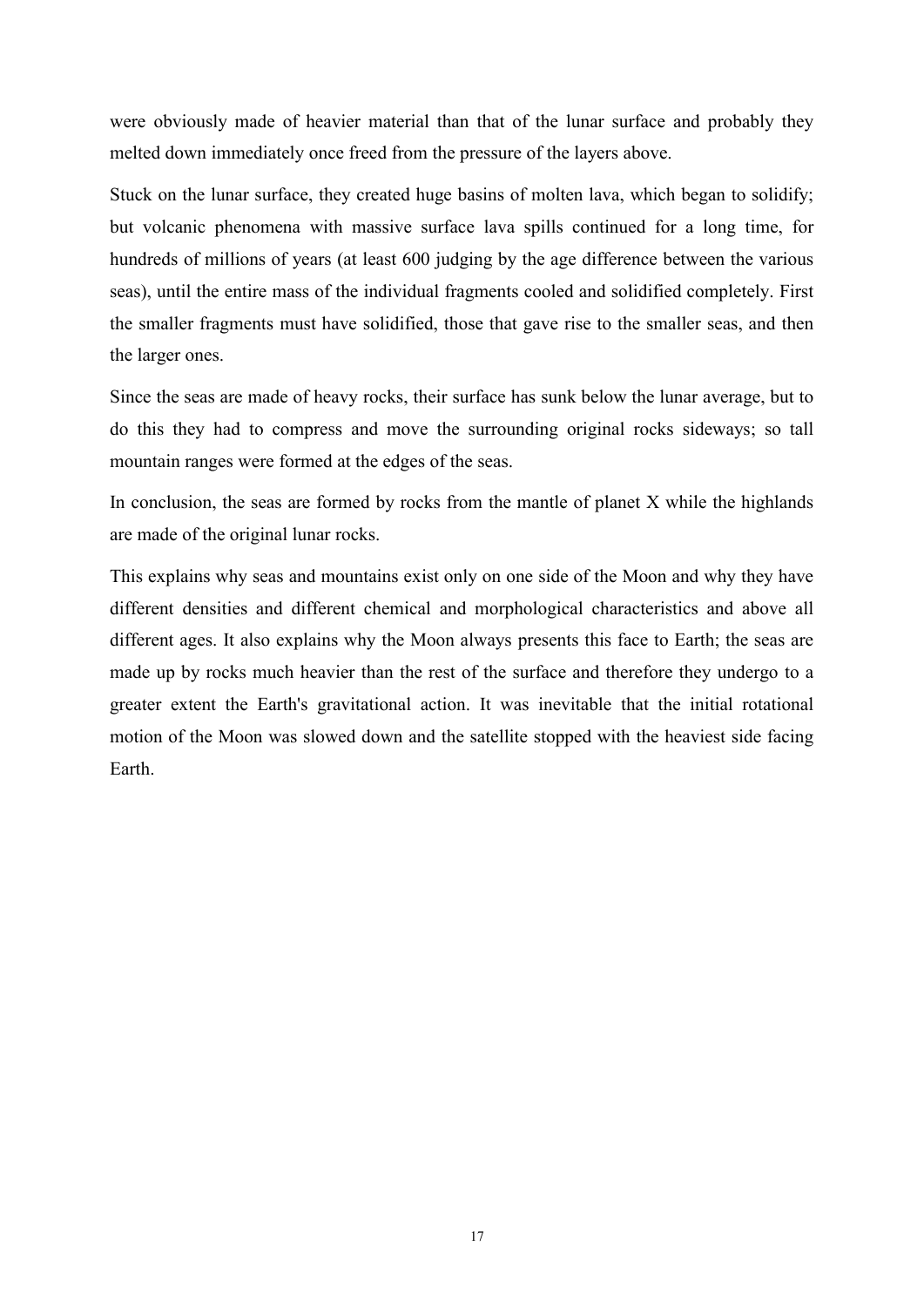

Figure 5 - Schematic section of the moon showing its internal structure. The "seas" are found only on the face facing the Earth and have a density higher than that of the original crust. As a result they settled at a level at least two km lower than the crust of the opposite face, which has a homogeneous composition similar to that of the "high lands" that are located around the seas. The difference in density of the seas appears in all evidence from the equipotential surface (in hatching) *determined by gravimetric surveys.*

#### **Epoch of the explosion of Planet X**

The conclusions we have reached are important to understand the characteristics of our satellite; at the same time they allow us to establish the epoch of the impact against planet X.

The moon was hit by large fragments of Planet X on the very day of the impact. From that moment the satellite was subject to an incessant bombardment of meteorites and asteroids. That event can be dated with precision. Let's start with the meteorite bombardment. It was particularly intense in the early days and quickly formed a layer of breaches, consisting of fragments of the ancient lunar surface crumbled by impacts. The oldest breaches have an age of about 3.9 billion years; the meteorite bombardment started a short time before that date.

The dates provided by the rocks of the lunar seas are consistent with this reconstruction. The oldest rocks are those from the Sea of Nectar, the smallest of the lunar seas, and have provided a date of 3.92 billion years. Plutonic rocks are becoming more and more recent in the other seas, depending on their size. The most recent are 3.2 billion years old. At this date all volcanic activity on the lunar surface ceases.

The explosion of the planet, X therefore, must have occurred sometime before 3.92 billion years ago. How long before it depends on the time it took the fragment that originated the sea